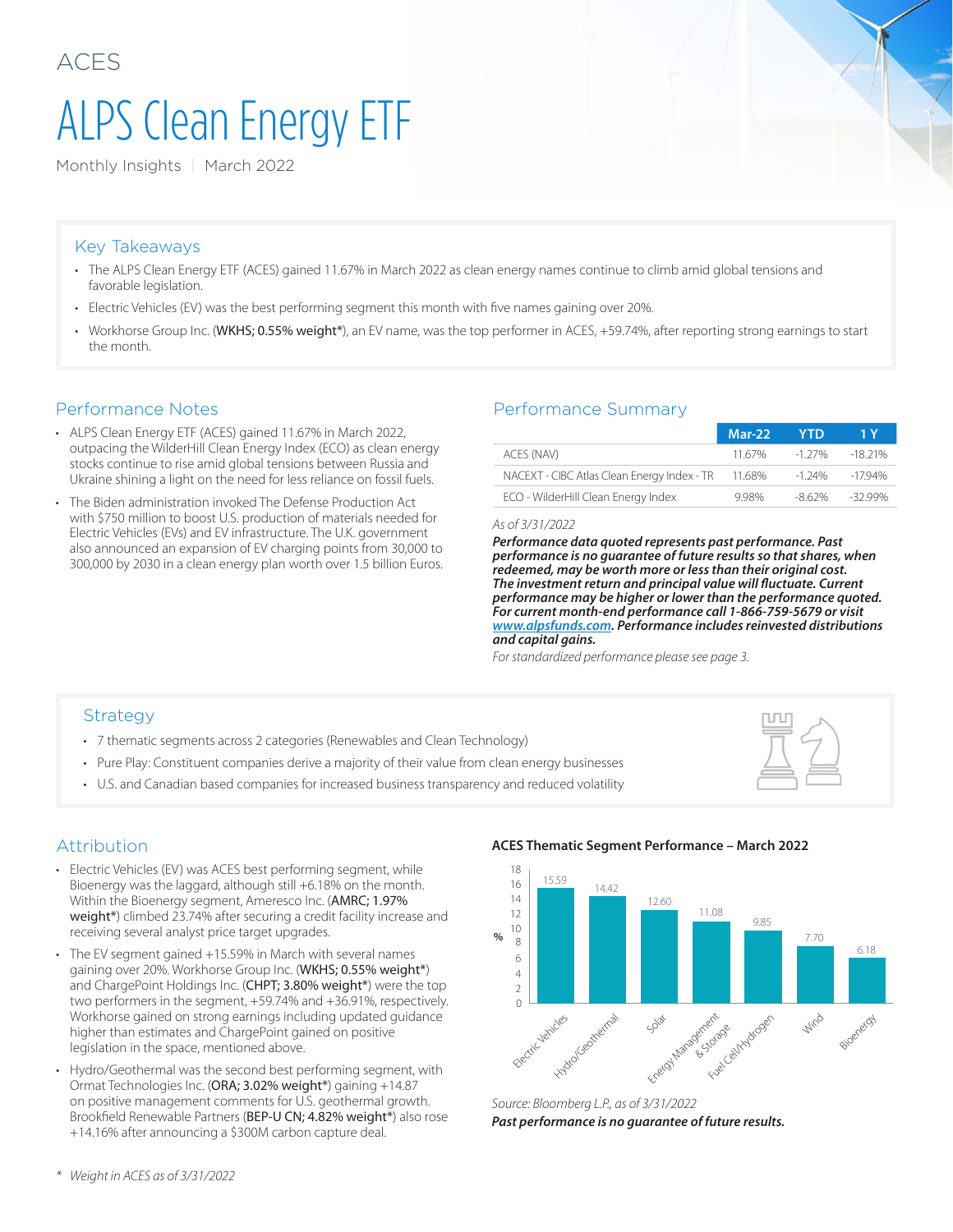# ALPS Clean Energy ETF

#### Valuation Update

- ACES's underlying index, the CIBC Atlas Clean Energy Index, has a price-to-earnings ratio (P/E ratio) of 44.12x and a price-to-cash flow ratio of 18.24x.
- ACES ~27% weight to U.S. and Canadian-based utilities is within more expensive Yieldco's, which garner higher P/E's but lower P/ CF (Price to Cash Flow) metrics.

#### ACES Top/Bottom Performers March 2022

| <b>Leaders</b>                                 | <b>Performance</b> | <b>Sub-Segment</b>                |
|------------------------------------------------|--------------------|-----------------------------------|
| <b>WORKHORSE GROUP INC.</b><br>(WKHS US)       | 59.74%             | <b>Flectric Vehicles</b>          |
| <b>FOS ENFRGY ENTERPRISES</b><br>INC (EOSE US) | 41.72%             | Energy<br>Management<br>& Storage |
| CHARGEPOINT HOI DINGS<br>INC (CHPT US)         | 36.91%             | <b>Flectric Vehicles</b>          |
| Laggards                                       | Performance        | Theme                             |
| <b>VOLTA INC (VLTA US)</b>                     | -32 22%            | <b>Flectric Vehicles</b>          |

| PROTERRA INC (PTRA US)                       | $-16.81%$  | Flectric Vehicles                 |
|----------------------------------------------|------------|-----------------------------------|
| AMFRICAN<br>SUPERCONDUCTOR CORP<br>(AMSC US) | $-10.37\%$ | Energy<br>Management<br>& Storage |

*Source: SS&C ALPS Advisors, as of 3/31/2022*

*Past performance is no guarantee of future results.*

#### Sector Allocations



#### Price Multiples

|                                               | <b>NACEXT</b><br><b>Index</b> | <b>ECO</b> Index | <b>CELS Index</b> |
|-----------------------------------------------|-------------------------------|------------------|-------------------|
| Price/Earnings Ratio                          | 44.12x                        | 22.84x           | 38.85x            |
| Price/Cash Flow Ratio                         | 18 24x                        | 2297x            | 2884x             |
| Price/Sales Ratio                             | 4 27x                         | 176x             | 4.31x             |
| Average Market<br>Capitalization (in Mil, \$) | \$73,017                      | \$20,131         | \$116,409         |

*Source: Bloomberg L.P., as of 3/31/2022*

*Past performance is no guarantee of future results.*

### March 2022 Company Spotlight

**Company: EVgo Inc. (EVGO; 0.72% weight\*)**



- EVgo is a California-based EV charging station company.
- EVgo was one of the top performers in ACES this month, benefitting from the legislation mentioned above as well as a few key partnerships that were announced in March:
	- A partnership with Rhythm Energy, a renewable energy provider, to provide customers with a credit to use at EVgo's charging stations.
	- Expansion of partnerships with Wawa and Save Mart to provide charging stations at select locations.
	- EVgo was selected to provide twin fast charging hub sites within California in an ongoing partnership with Uber (UBER; not in ACES).
	- EVgo also released earnings this month that beat expectations on 70% revenue growth in Q421.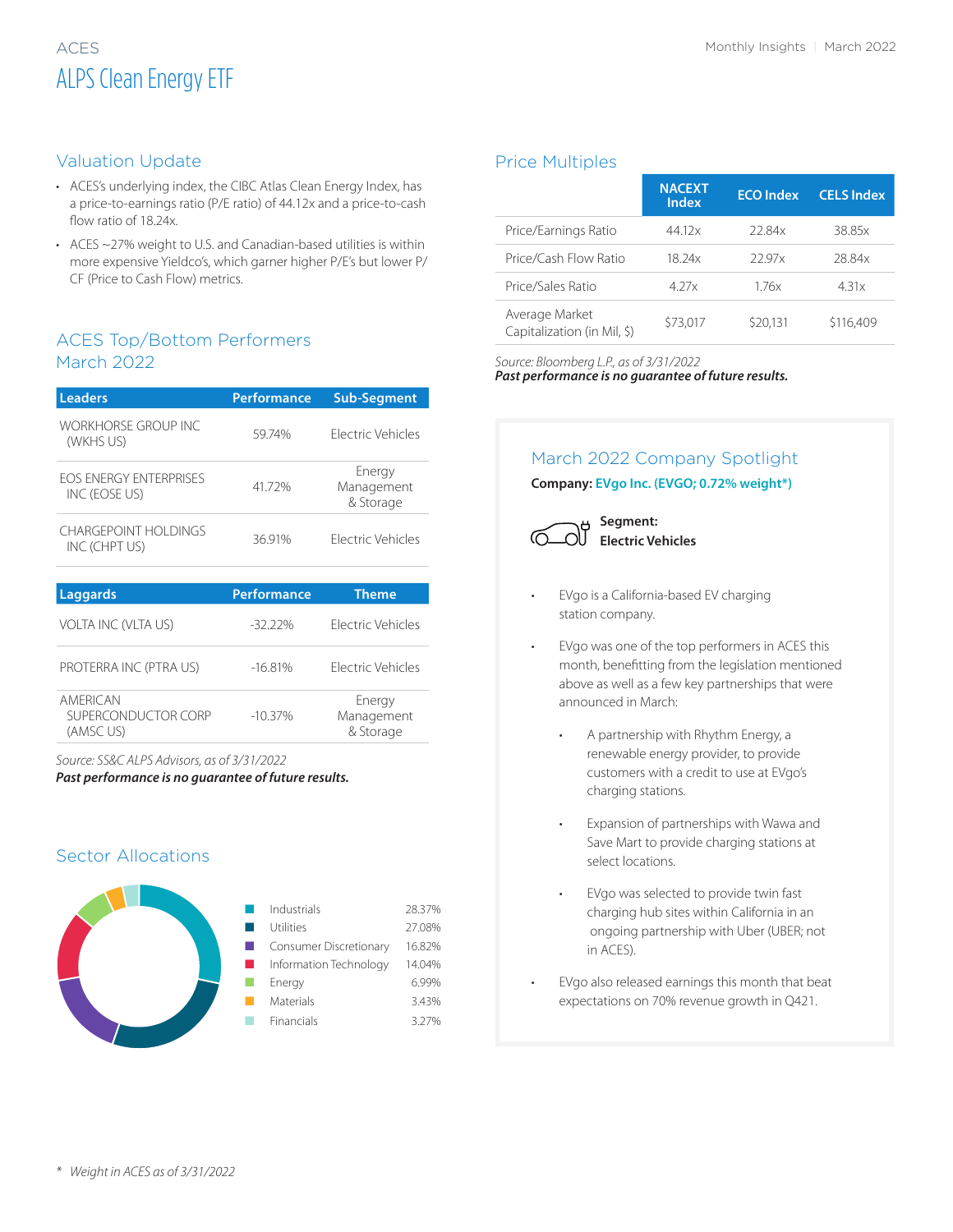#### ALPS Clean Energy ETF (ACES) Performance

|                                    | <b>Cumulative</b><br>as of 3/31/2022 |           |           | <b>Annualized</b><br>as of 3/31/2022 |            |        |        |
|------------------------------------|--------------------------------------|-----------|-----------|--------------------------------------|------------|--------|--------|
| <b>Total Returns</b>               | 1 <sub>M</sub>                       | 3 M       | YTD       | .SI'                                 | 1Y         | 3Y     | SI'    |
| NAV (Net Asset Value)              | 11.67%                               | $-1.27\%$ | $-1.27\%$ | 164.26%                              | $-18.21\%$ | 34.36% | 29.53% |
| Market Price                       | 11.55%                               | $-1.23%$  | $-1.23%$  | 164.43%                              | $-18.24\%$ | 34.39% | 29.55% |
| CIBC Atlas Clean Energy Index - TR | 11.68%                               | $-1.24%$  | $-1.24\%$ | 169.92%                              | $-17.94\%$ | 34.84% | 30.26% |
| S&P 1000 Index - TR                | .08%                                 | $-5.10%$  | $-5.10\%$ | 43.26%                               | 3.55%      | 13.97% | 10.04% |

*Performance data quoted represents past performance. Past performance is no guarantee of future results so that shares, when redeemed, may be worth more or less than their original cost. The investment return and principal value will fluctuate. Current performance may be higher or lower than the performance quoted. For current month-end performance call 1-866-759-5679 or visit www.alpsfunds.com. Performance includes reinvested distributions and capital gains.* 

*Market Price is based on the midpoint of the bid/ask spread at 4 p.m. ET and does not represent the returns an investor would receive if shares were traded at other times.*

*<sup>1</sup> Fund inception date: 6/28/2018*

*Total Operating Expenses: 0.55%*

#### Top 10 Holdings

| TESI A INC.                    | 5.59% |
|--------------------------------|-------|
| <b>ENPHASE ENERGY INC.</b>     | 5.56% |
| PI UG POWER INC                | 5.40% |
| FIRST SOLAR INC.               | 5.07% |
| SUNRUN INC                     | 5.04% |
| I UCID GROUP INC               | 4.89% |
| BROOKFIFI D RENEWARI E PARTNER | 4.82% |
| RIVIAN AUTOMOTIVE INC-A        | 4.61% |
| NEXTERA ENERGY PARTNERS I P    | 4.53% |
| NORTHI AND POWER INC           | 4.52% |

*Source: Bloomberg L.P., as of 3/31/2022, subject to change Daily holdings are available at www.alpsfunds.com.*